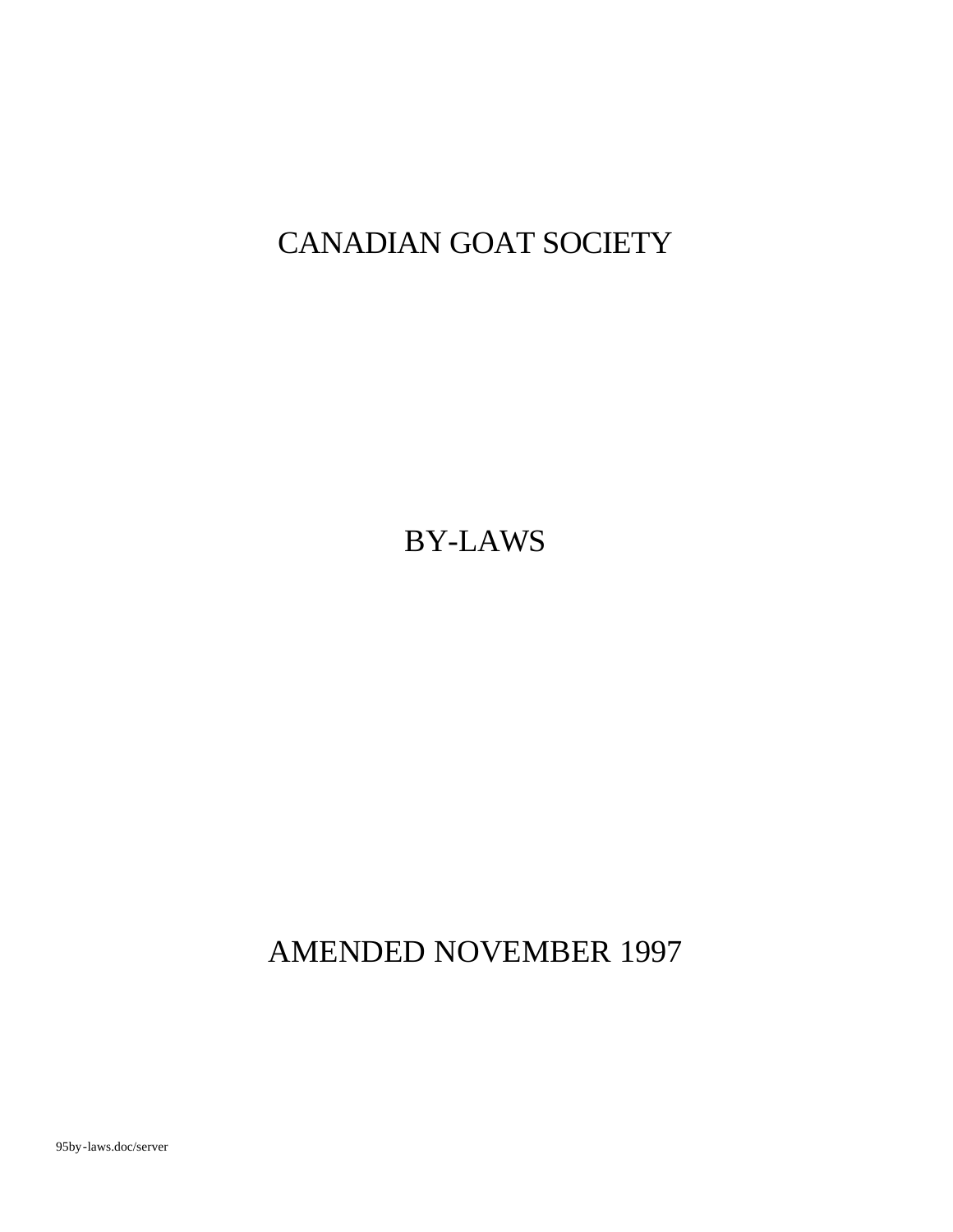# **CANADIAN GOAT SOCIETY**

# **Incorporated August 3, 1917 Constitution Approved July 24, 1950 Affiliated July 24, 1950**

# **A M E N D M E N T S**

| Amended Article 16, Section 7, Subsection 10 April 14, 1923          |  |
|----------------------------------------------------------------------|--|
|                                                                      |  |
|                                                                      |  |
|                                                                      |  |
|                                                                      |  |
|                                                                      |  |
|                                                                      |  |
|                                                                      |  |
|                                                                      |  |
| Amended Article 6, Section 1 and Article 12 December 1, 1958         |  |
|                                                                      |  |
|                                                                      |  |
|                                                                      |  |
|                                                                      |  |
|                                                                      |  |
|                                                                      |  |
|                                                                      |  |
|                                                                      |  |
|                                                                      |  |
|                                                                      |  |
|                                                                      |  |
| Amended Article 26 (Fees re: letter of July 19, 1985) August 1, 1985 |  |
|                                                                      |  |
|                                                                      |  |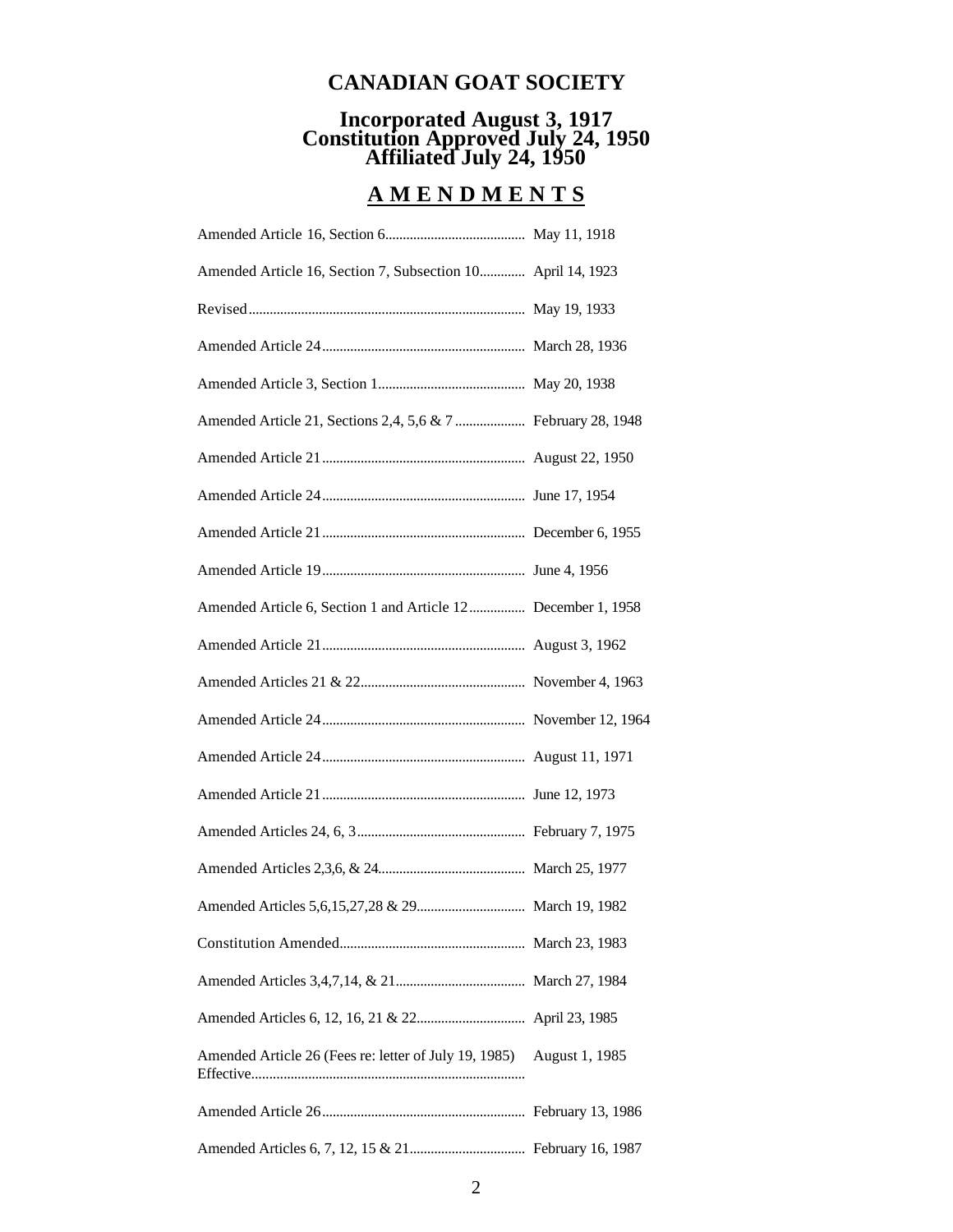| Amended Article 26 (re: handling charge | As per letter of Aug.9/88 |
|-----------------------------------------|---------------------------|
|                                         |                           |
|                                         |                           |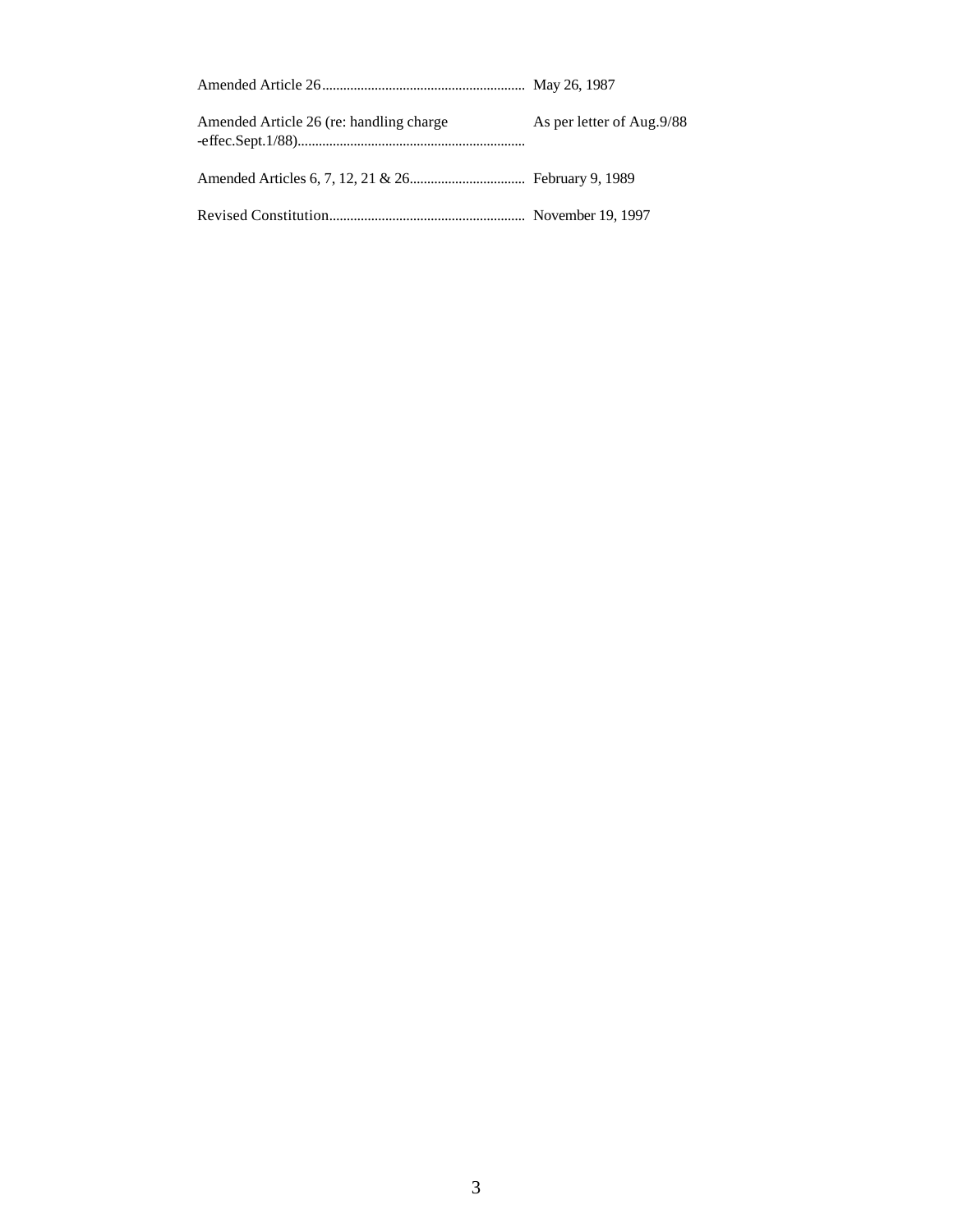# **CANADIAN GOAT SOCIETY BY-LAWS**

# **1. NAME**

The association shall be named THE CANADIAN GOAT SOCIETY, and hereinafter referred to as the Society or CGS. The Society was incorporated on August 3, 1917 and it is governed by the Animal Pedigree Act and shall at all times operate in compliance with that act.

### **2. OBJECTIVES**

The Society shall have for its objectives, the encouragement, development and regulation of the breeding of registered goats in Canada

a) by keeping a record of breeding and origin of all registered goats and by collecting, preserving and publishing data and documents relating to the same;

b) by establishing standards of breeding and by carrying out a system of registration under the Canadian Livestock Records Corporation;

c) by adopting means from time to time to protect and assist those engaged in breeding of registered goats in compliance with the Animal Pedigree Act or any regulations made thereunder;

d) by maintaining an efficient supervision of breeders of goats to prevent, detect and punish fraud;

e) by compiling statistics of the industry and furnishing official and authentic information in regard thereto; and

f) for these purposes, to have power to enter into contracts and agreements and to make, alter and repeal regulations subject to the provisions hereinafter set forth.

g) to aid in providing a vehicle for the promotion of goats and goat products in Canada;

h) to monitor and represent issues of concern to the Canadian Goat Industry to the appropriate agencies.

# **3. INTERPRETATION**

The following interpretations shall govern these by-laws:

3.1. The Canadian Livestock Records Corporation, hereinafter referred to as CLRC is the official registration office of the Canadian Goat Society and shall be the soul provider of registration services to the Society.

3.2. Breeder - is any person who breeds goats accepted in the Canadian National Record for Goats.

3.3. Breeder of an Animal - is the registered owner or lessee of its dam at the time she was impregnated.

3.4. Breeding Enterprise - is a farm or other facility where goats are bred and/or kept and may include animals owned by one or more persons.

3.5. Owner at Birth of an Animal or an Embryo - For the purpose of registration, the owner at birth of an animal is the person who owned its dam on the day it was born . The owner at birth of an animal, born the result of an embryo transplant, is the person whose name is recorded as owner of the embryo on the day the kid is born.

3.6. Lessee of an Animal - is the temporary owner (as defined), for the period stipulated in the application for registration of lease submitted to the Society by the registered owner of the animal.

3.7. Registration Certificate - is a certificate issued by the CLRC which includes name, number and sex of the animal, identification, date of birth, sire and dam, name of breeder and owner and may contain additional information, in a form approved by the Society and including the name of the Society.

3.8. Suspended Registration - A suspended registration is a registration of pedigree or transfer that has been placed under suspension by the Board or by the CLRC on account of some irregularity.

3.9. Member in Good Standing - A member is in good standing if he is not a suspended member and if his membership fees with the Society have been paid for the current year, all other accounts with the Society are current and he has complied with the by-laws and regulations as hereinafter set forth.

3.10. Suspended Or Terminated Member - Is a former member of the Society whose membership therein has been terminated or suspended in accordance with the provisions contained in these by-laws or who has been placed on probation by the Board of Directors of the CLRC.

3.11. The Board - Is the Board of Directors of the Society consisting of those directors as are from time to time elected, acclaimed or appointed in accordance with the provisions contained in these by-laws.

3.12. Pedigree - Is a chart indicating the ancestry of an animal. It may contain additional information such as production and classification data. The Society may issue pedigrees based on information it believes to be correct and certify such pedigrees.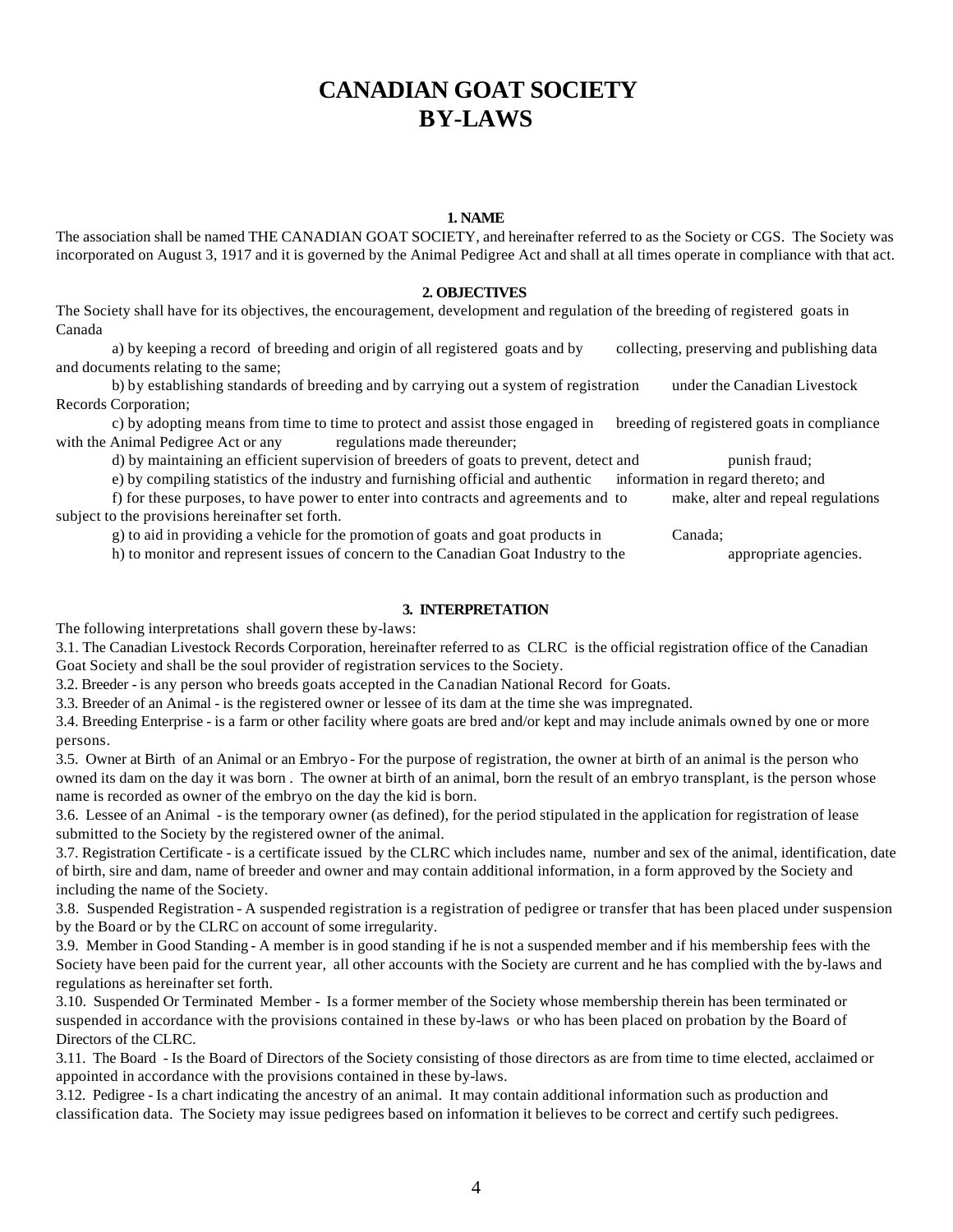3.13. Purebred - A goat registered with the Society will be considered purebred if it has 99.2% purebred ancestry or higher of the same breed and it conforms to breed standard. All animals registered as purebred prior to the effective date of these by-laws will retain their purebred status regardless of the percentage of purebred ancestry.

3.14. Wherever the context permits in these by-laws, the singular shall include the plural and the masculine, the feminine and the neuter. 3.15. Membership Meeting - Any general membership meeting whether of the Society or a particular district, called in accordance with the provisions contained in these by-laws.

3.16. Wherever these by-laws are silent or there is no pre-existing policy, the Board shall use Procedures For Meetings and Organizations by M. Kaye Kerr, Ph.D.,C.Psych and Hubert W. King, Ph.D.,P. Eng.

3.17. Official Organ - Shall be in a form and frequency decided by the Board and shall be mailed to all members as a means of circulating news and program results of the Society and provide information of benefit to the members. It may also be used as a means of distributing ballots to members on those issues requiring their vote.

#### **4. Members**

4.1. There shall be three classes of members:

a) Annual Members - Shall be those individuals, partnerships, or companies incorporated under Federal or Provincial charter, resident in Canada, who pay the prescribed annual membership fee, due the first day of January of each year.

b) Non-resident Members - Individuals, partnerships or companies outside of Canada may become annual members but shall not hold office or be entitled to vote at any meeting.

 c) Annual Minor Members - Application for membership may be accepted by the Society from any boy or girl under 18 years of age, provided the application is signed by the applicant and countersigned by the parent or legal guardian.

1) The applicant shall pay the prescribed annual membership fee but shall not hold office or be entitled to vote.

2) The applicant shall have the right to register and transfer animals on the records of the Society, provided such applications are duly signed by the minor and bear the countersignature of the parent or legal guardian.

3) Members under 18 years of age shall maintain separate ownership, tattoo letters and herd name.

4) All members, under the age of 18 years shall have the fact that theirs is a minor membership noted on their receipt and on the membership list.

4.2. Application for Annual Membership shall be in writing and each applicant , on becoming a member shall agree to be bound by these by-laws and amendments thereto and all rules of the Society, but the Society shall have power to reject any application for membership.

4.3. Application for Partnership or Incorporated Company Membership shall specify the person authorized to vote, act or sign for the partnership or company. A member of a partnership or company other than the person mentioned in the application may be authorized by the partnership or company to act or vote at any General Meeting of the Society .

 4.4. Suspension or Termination of a Member - A suspended or terminated member is a former member whose membership therein has been terminated or suspended in accordance with the provisions contained in these by-laws or who has been placed on probation by the Board of Directors of CLRC or who automatically suspends himself because he has not conformed to the rules and regulations of this Society, is in arrears of fees or dues and has not responded to notices given by the Secretary Manager. Suspensions and/or terminations are of two types:

a) For non-payment of any fees or dues owed the Society . No hearing is necessary since evidence of such is a matter of record with the Society. Such members may be suspended by a 2/3 majority vote of the Board and the Board s decision is final. Such suspension may be for any period up to three years and properly include loss of all membership privileges. Such suspension may also include loss of awards in CGS programs and reasonable conditions of re-instatement if the Board considers these justifiable.

b) For reason that a member s actions or conduct is considered by the Board, contrary to the principle purposes of CGS, prejudicial to the best interests of CGS or disregards or contravenes policy set by the Board . Action for these reasons must be precipitated by a complaint filed in the manner set out in Section 35, Complaints and carried out according to procedure in that section.

4.5. In accordance with Section 61 of the Animal Pedigree Act, the Board has the power to deny registration to anyone who:

- a) is in arrears of any fees owing the Society, or
- b) has contravened a by-law concerning the registration of animals, the individual identification of animals or the keeping of private breeding records ,or
- c) has contravened any provisions of the Animal Pedigree Act or Health of Animals Act.

4.6. The financial liability of the member to the Society shall be limited to the amount due from him in respect to his membership and other fees or dues.

4.7. A member in good standing may, provided he is not in arrears for membership or other fees or dues, at any time resign from membership in the Society by giving the General Manager, CLRC notice in writing of his intention to do so, but membership shall not terminate until the end of the current membership year.

4.8. No member shall hold office or be entitled to vote at a meeting or to give notice to amend these by-laws if at the time, in arrears of membership or other fees or dues and no applicant shall be entitled to vote until his application for membership has been accepted.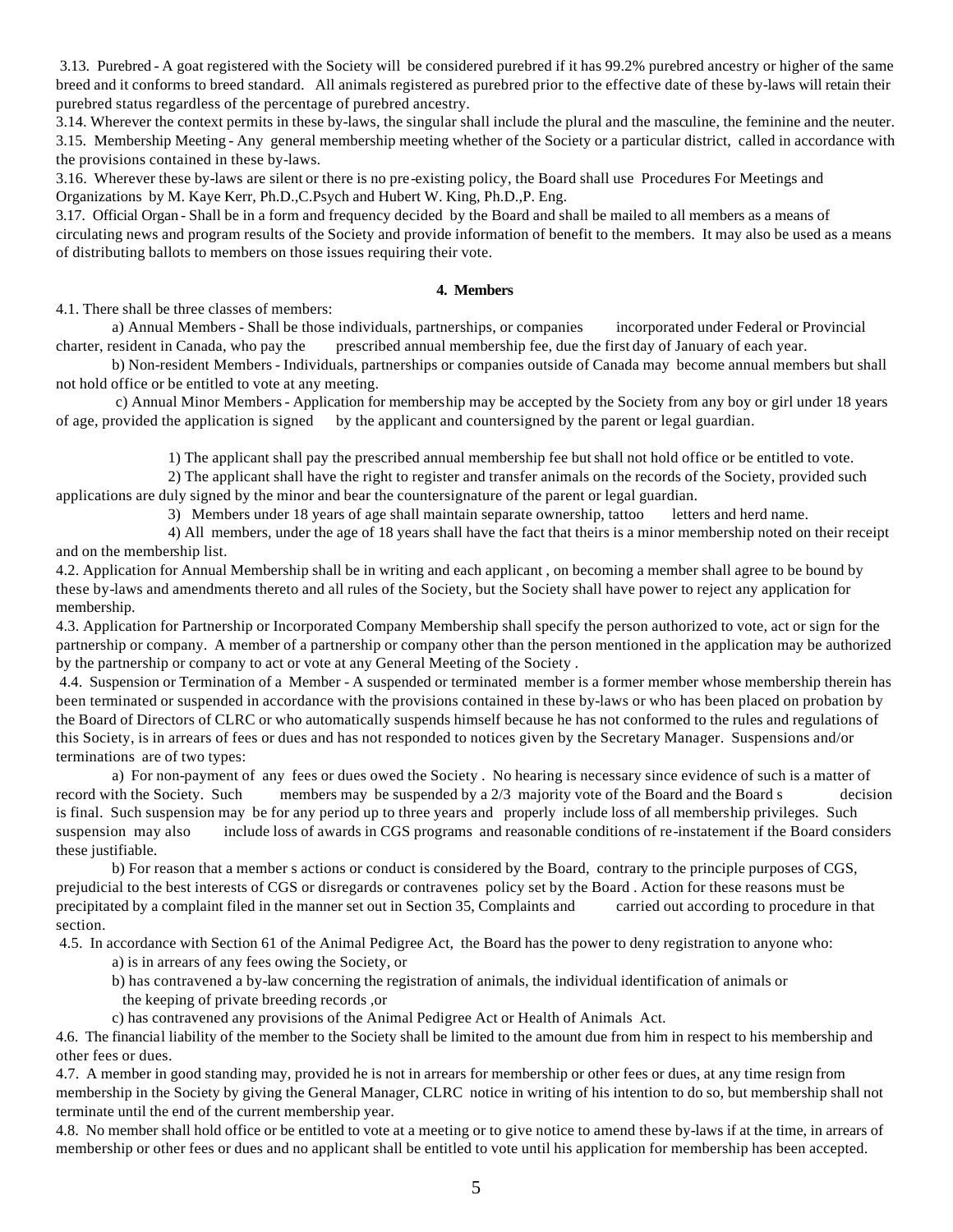4.9. A member in good standing shall receive free of charge, any publications which are issued to members during each year of his membership for which he has paid his membership fee.

4.10. The membership year of the Society shall correspond with the calendar year. Membership fees received after November 1 in the current year should be applied towards membership in the subsequent year, unless there is work to be processed before the January 1 date. If there is work to be processed, the membership fee will apply for the current calendar year, and the member shall be responsible for membership fee the following year on January 1.

4.11. Privileges of the Society as they apply to all persons and organizations shall mean:

a) Use of the services of the head office as they concern the records of the Society.

b) The use of the services rendered by the official organ of the Society.

 c) All those privileges accorded members of the Society as set forth in these by- laws and privileges extended to members by order of the Board.

#### **5. OFFICES**

The head office of the Society shall be at such place as the Board determines and the office for the registration of pedigrees shall be the office of the Canadian Livestock Records Corporation under the supervision of the Board of Directors of the Canadian Livestock Records Corporation.

# **6. FISCAL YEAR**

The fiscal year of the Society shall run from September 1 to August 31.

# **7. DIRECTORS**

7.1. The property and business of the Society shall be managed by a Board of not less than six Directors.

7.2. No person shall be qualified for election as a director if such person;

a) is not a member in good standing

b) is not an individual

c) is less than 18 years of age

d) is of unsound mind and has been so found by a Court in Canada or elsewhere

7.3. The Directors shall be elected on a three year rotating basis in the manner set out in sub-sections 7.5 to 7.17 hereof and is eligible for re-election.

7.4. For the purpose of elections, the membership shall be divided into the following districts:

District 1- Province of British Columbia

District 2- Province of Alberta

District 3- Provinces of Saskatchewan and Manitoba

District 4- Province of Ontario

District 5- Province of Quebec

District 6- Provinces of New Brunswick, Nova Scotia, Newfoundland, Prince Edward Island

Only those members of the Society who reside in a particular District may vote for the Director or Directors to be elected from that District.

7.5. The number of Directors elected in each district will be determined by reference to the total number of members of the Society that are resident in that District according to the Society s membership list as of December 31st of the calendar year immediately preceding the election year and according to the following schedule:

1 to 150 members 1 Directors

151 to 450 members 2 Directors 451 and over 3 Directors

7.6. Districts 1,3 and 5 shall have their election of Directors in the years 1999, 2002, 2005 and so on every three years. District 2, 4 and 6 shall have their election of Directors in the years 2000, 2003, 2006 and so on every three years.

7.7. Directors shall be elected by postal ballot..

7.8. By a circular notice prepaid, the Secretary Manager shall supply all members with a list of all members of their designated district, including both names and addresses. Providing that if the Society has an official organ which is mailed to all members, a notice published therein shall be deemed sufficient.

7.9. Members may make nominations only for Directors resident in their district.

7.10. In order for a member to qualify as a candidate for the office of Director in his district, he must be nominated in writing by no fewer than fifteen (15) members in good standing who reside in that District and such nominations must be sent by mail to the Head Office of the Society and post-marked not later than June 30.

7.11. The Secretary Manager shall notify the members who have been nominated, informing them that their names will be included in the ballot for election of Directors of his District unless notice declining the nominations is given within five (5) days.

7.12. The Secretary Manager shall, for each District which is voting that year, send voting ballots by regular prepaid mail to the members resident in that District on or before July 15 of the election year.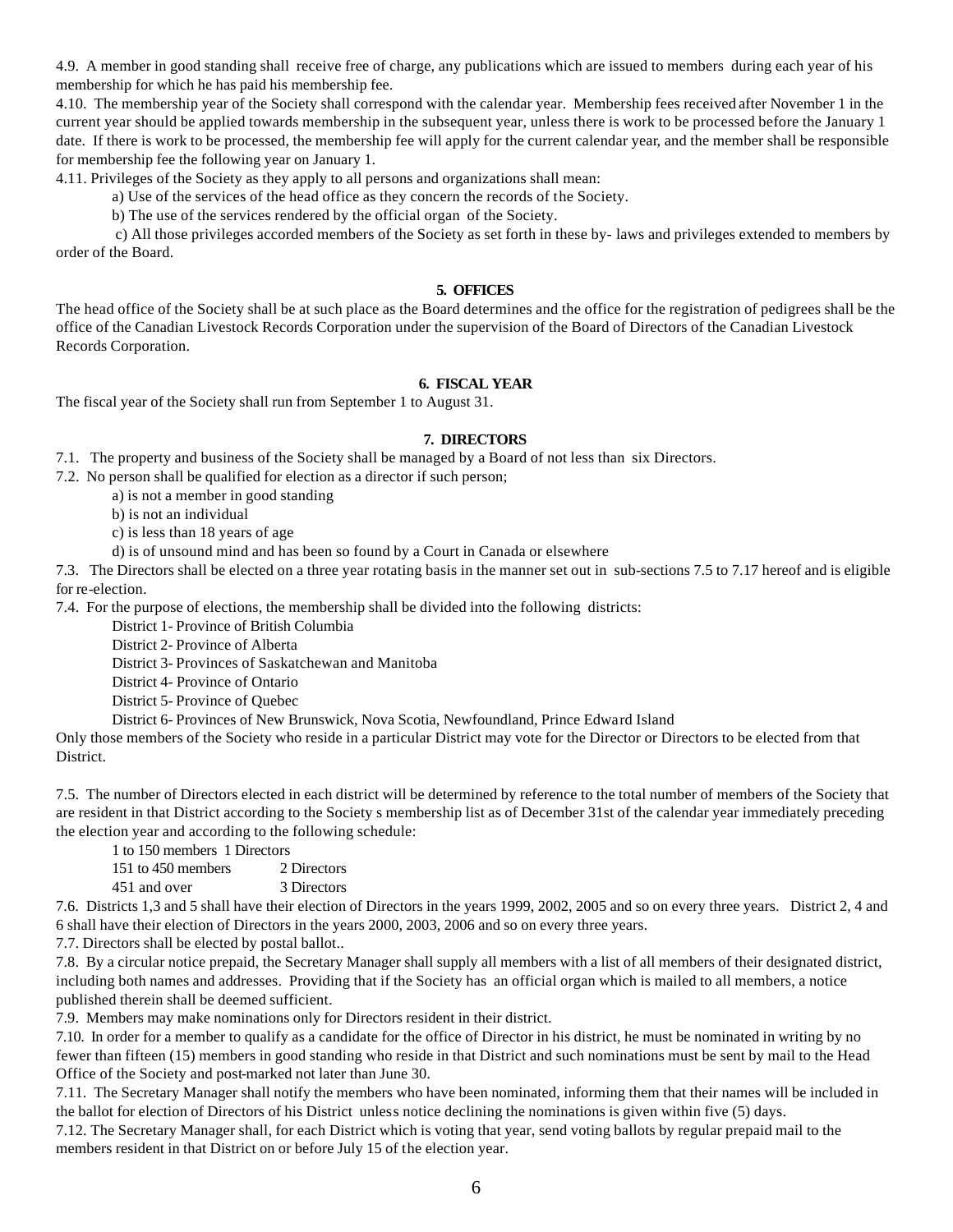7.13. Members shall receive a ballot listing the candidates for their district with instructions to vote for the required number of directors for that district. A member may vote for one or more candidates, up to the total number of Directors allotted for that district.

7.14. With the ballot, an envelope marked Official Ballot and addressed to the Secretary Manager, shall be sent with instructions to return this containing the ballot only, and that in order to be counted, the ballot must be received at the Head Office of the Society on or before August 15 of the election year.

7.15. Counting of the returned ballots so received shall be supervised by the Secretary Manager and/or a recognized third party appointed by the Board. The results shall be tabulated and the ballots destroyed by motion of the new Board when it takes office. 7.16. In the case of a tie vote, the candidate who has been longest a member in his district shall be declared elected.

7.17. The successful candidates shall be notified of their election as soon as possible once results are known. The newly elected Board will take office directly prior to the Board of Director s meeting which precedes the Annual General Meeting. Newly elected Directors may add items of concern to the agenda for the Board Meeting prior to taking office.

7.18. A majority of Directors shall constitute a quorum for meetings of the Board.

7.19.All decisions of the Board shall be resolved by a majority vote of the Directors voting, provided that no less than a majority of Directors actually vote thereon. Any Director shall be presumed and deemed to have assented to any and all decisions so made unless he shall register his dissent to the decision and such dissent shall be recorded in the minutes of the Board.

7.20. In the case that a position on the Board becomes vacant at any time, the candidate with the next highest number of votes in that district will be appointed to the position provided that person gained no less than 10% of the votes cast in that district. Failing that, appointment or election to fill the position will be at the discretion of the Board.

7.21. The Office of Director Shall be Automatically vacated:

- a) if a Director has resigned his office by delivering a written resignation to the Secretary Manager;
- b) if a Director ceases to be a member in good standing;
- c) if a Director is found by a Court to be of unsound mind;
- d) if at a general membership meeting of a District, a resolution is passed by an affirmative vote of no less than 60% of the members present at such a meeting that a Director of that district be removed from office; or

e) upon the death of a Director.

# **8. PRESIDENT**

8.1. The President shall be elected annually from among their number by the Board of Directors at their first meeting of the new Board or just prior to the Annual General Meeting.

8.2. He shall hold office for no more than 13 months unless re-elected..

8.3. The duties of President shall be to preside at all meetings of the Society and Board , to exercise a general supervision over the affairs of the Society and generally do to all matters, acts and things as are usually done by the President of similar organizations and he shall be a member of all committees.

8.4. The President may vote in the event of a tie; said vote being in addition to his regular vote as director.

# **9. VICE PRESIDENTS**

 A First and Second Vice-President shall be elected in a like manner to and at the same time as the election of the President, hold office for a similar term and in case the President is unable to act on account of illness or absence, perform all duties of the President. They, together with the President shall comprise the Executive Committee.

# **10. SECRETARY MANAGER**

10.1. The Board shall appoint a Secretary Manager who shall act under the control and with the approval of the Executive Committee. The Secretary Manager shall not be a member of the Society.

10.2. The duties of the Secretary Manager shall be to attend all meetings of the Society and the Board and keep exact minutes of the proceedings of same and to do such other things as may be delegated to him by this Constitution and the Executive.

10.3. The Secretary Manager shall deposit all monies received by him in a chartered bank, to the credit of this Society and shall pay same out again by cheque only, countersigned by the President or First Vice-President or forward the same to CLRC as hereinafter provided.

10.4. He shall deposit for safekeeping, all securities owned by this Society in a safety deposit vault as may be approved of by the Board and shall withdraw same only in the presence of the President or other officer named by the Board.

10.5. He shall be bonded in such amount as may be required from time to time by the Board.

10.6. He shall keep proper books of account containing entries of all such matters or things as are usually entered in books of account and shall furnish from time to time, such statements in detail of the affairs of the Society or other such matters as may be directed the by Executive Committee.

# **11. REGISTRAR**

The CLRC shall assign to this Society, a person to act as Registrar. The duties of the Registrar shall be similar to the duties of other Registrars in the employ of the CLRC.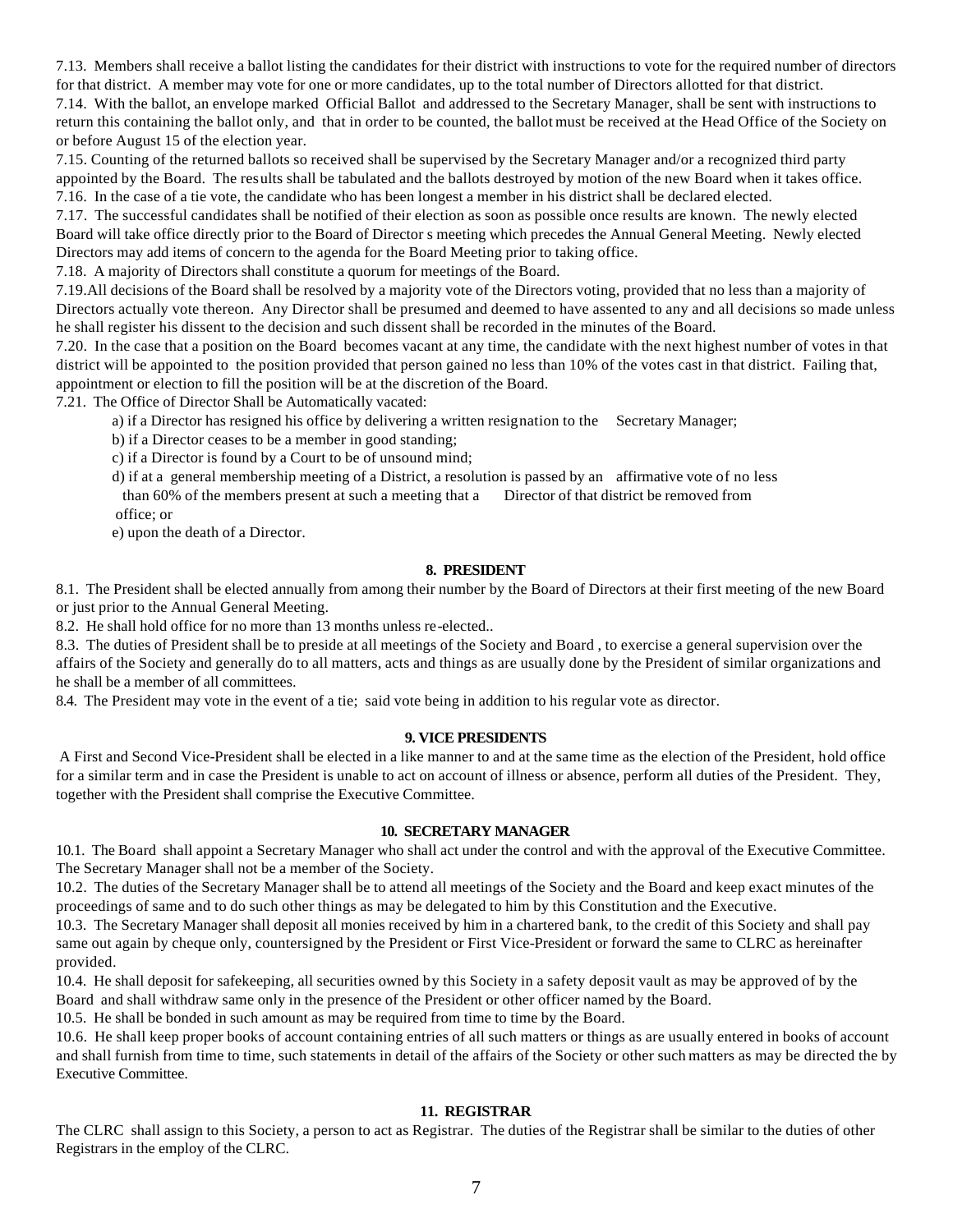# **12. COMMITTEES**

12.1 The Executive Committee shall consist of the President, the First Vice-President and the Second Vice-President. Their duty shall be to conduct the business affairs of the Society along with the Secretary Manager; to enforce the By-laws and Regulations of the Society; to reach emergent decisions which cannot be delayed for deliberation by the Board; to make specific top priority recommendations to the Board; to represent the Society in its liaison contacts with industry and government bodies. At all times the Executive Committee is accountable to the Board.

12.2. Other Committees: The Board may appoint from their number or from members of the Society such Committees as it deems necessary to carry on the business of the Society.

12.3. The Board shall appoint a Liaison to each Committee from among their number, for the purpose of reporting to the Board.

12.4. The Committee has the power to add to its number by majority consent.

12.5. The action of any Committee, including the Executive Committee is subject to the approval of the Board.

12.6. The President shall be a member of every committee.

#### **13. PEDIGREE COMMITTEE**

13.1. The Secretary Manager, the Registrar and the General Manager, CLRC, shall be a Committee with authority to authorize change of ownership and registration of pedigrees where signatures or other information are for any reason unobtainable.

13.2. The decision of the committee shall, if unanimous, be final.

13.3. If the committee is not unanimous, the matter in question shall be submitted to the Board for decision.

13.4. This committee of the Board shall have no power to authorize the registration of any animal unless the pedigree of breeding submitted complies in all particulars with the rules of eligibility for registration as outlines elsewhere in the this constitution.

13.5. The decisions of the Committee shall be submitted to the Board and shall be incorporated into the minutes of their next meeting.

# **14. AUDITOR**

14.1. The Society, at each Annual General Meeting shall appoint an Auditor or Auditors.

14.2. His duty shall be to examine the books of account of the Society, vouchers for all payments and certify the usual statement of receipts and expenditures and assets and liabilities for the year as necessary for the Auditor s review for presentation to the next annual meeting.

#### **15. REPRESENTATIVES**

15.1. Representatives to organizations asking that each be appointed shall be appointed at the annual general meeting, but if for any reason any of these are not so appointed, the Board shall have power to appoint the same.

15.2. Representatives to the CLRC Board shall be appointed by the Board.

#### **16. MEETINGS**

16.1. The annual or other general meetings shall be held at the time and place fixed by the Board. A notice of at least thirty (30) days in advance shall be given to all members. This notice shall include the time and place of the meeting and may be sent by circular letter to all members or by means of the official organ of the Society.

16.2. A copy of the notice calling an annual or general meeting shall be forwarded to the Minister of Agriculture for Canada and the General Manager, CLRC in a like manner as to the members of the Society.

16.3. Meetings of the Board may be held in person or by telephone conference call or other electronic means that is acceptable to the Board. Notices of meetings of the Board other than the one immediately following the annual general meeting shall be mailed postage paid to each one of them at least fourteen (14) days before the date of the meeting or by electronic means in whatever form is acceptable to the Board, at least seven (7) days before the date of the meeting.

16.4. A meeting of the Board may be held on shorter notice providing all Directors have given their consent to the meeting being held. A notation of each consent shall be entered in the minutes.

16.5. Special General Meetings may be called with thirty (30) days notice in one of two ways

a) By the Board to deal with specific issues that may aris e. Such meeting will be limited strictly to items on the agenda that is circulated with the notice of the Special Meeting. These items must be described in specific terms rather than general terms and, where possible include notice of specific motions. The time and place shall be approved by the Board.

 b) At the written request of twenty percent (20%) of the membership. The time and place for the meeting will be approved by the Board. Such meeting will be limited strictly to items on the agenda that is circulated with the notice of the Special Meeting. Items must be described in specific terms rather than general terms and, where possible include notice of specific motions.

16.6. Votes at membership meetings may be given personally or by proxy. Members may grant a proxy, transferring their right to vote to another member of the Society after hearing the issues to be under discussion and signing a statement to that effect. This statement shall be received at the CGS office at least five (5) working days before the date of the meeting for which the proxy is given.

16.7. Directors may not vote by proxy but may vote in person, by telephone conference call, by mail ballot or any other electronic means approved by the Board.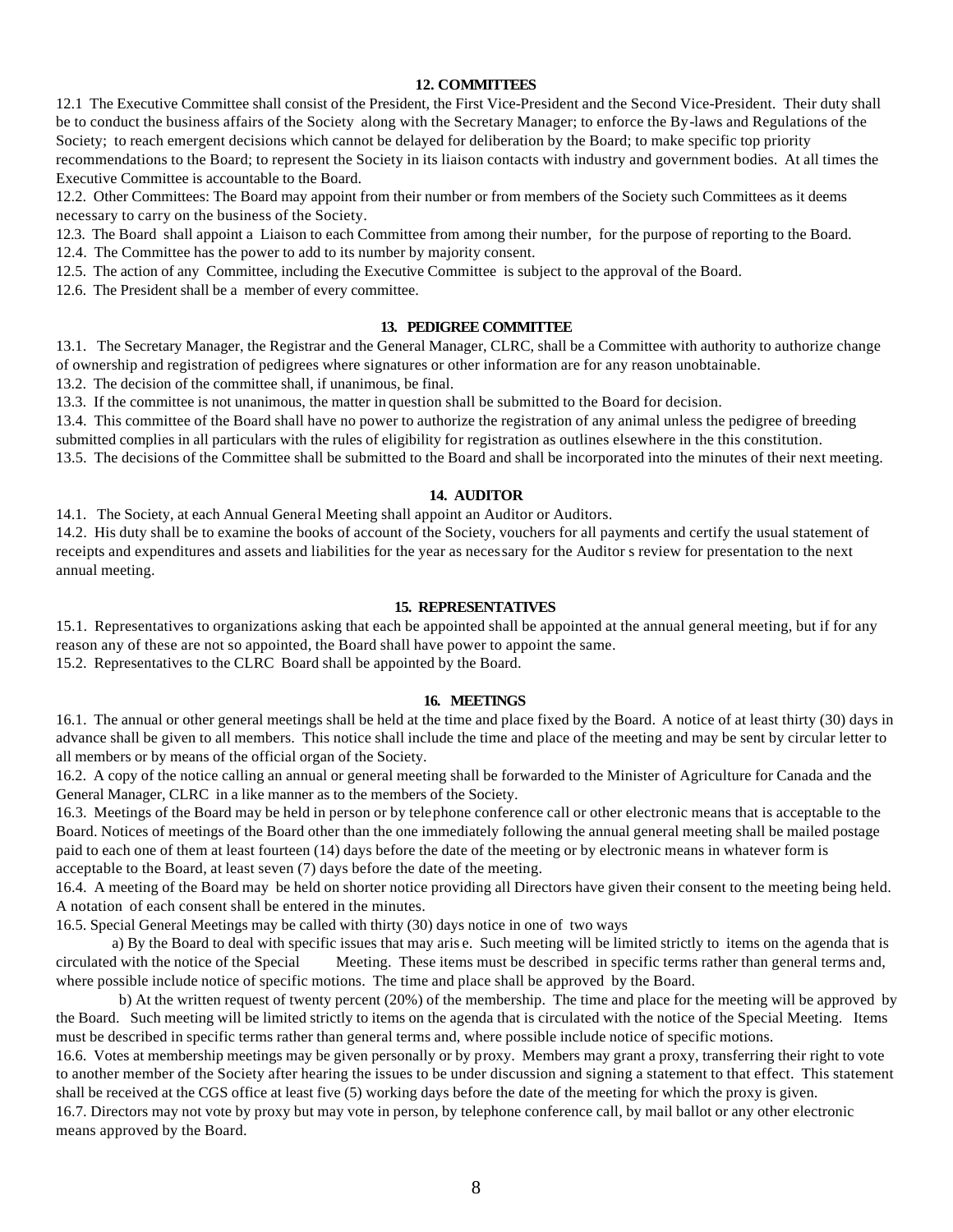16.8. For the transaction of business of the Society at an Annual or other General Meeting a quorum shall be eighteen (18), at a meeting of the Board , a quorum shall be a majority of the total number of Directors.

16.9. A copy of the minutes of all meetings of the Board shall be mailed in a timely fashion following such meeting, to each Director. 16.10. The Directors may act on any matter within their power by correspondence, where a majority of the Directors agree to the action and a notation shall be made in the minute book of the action.

# **17. ORDER OF BUSINESS**

The order of business at all annual and general meetings shall be as follows:

- a) Identification of members
- b) Reading minutes of previous meeting and approval of same
- c) Business arising from the minutes of the previous meeting
- d) Announce the new Board
- e) Directors and Committees Reports
- f) Correspondence
- g) Unfinished Business
- h) New business
- i) Adjournment

The above order with the exception of (a) Identification of members, may be changed at the pleasure of the meeting assembled.

#### **18. AUDIT AND ANNUAL REPORT**

18.1. The Board, at each annual general meeting shall submit a complete report of its activities and of the affairs of the Society. 18.2. It shall present a detailed statement fully audited of the receipts and expenditures of the preceding year and of the assets and liabilities of the Society.

18.3. A copy of this report, a list of members, a list of officers elected and the representatives to the CLRC, also general information of the affairs of the Society, shall be sent to the Minister of Agriculture for Canada and to the General Manager, CLRC, within twenty (20) working days of the meeting.

18.4. A copy of the Annual Report shall be made available to all members by mail or by means of the official organ of the Society.

# **19. EXPENSES, INCOME AND PROPERTY**

The income and property of the Society from whatever source derived, shall be applied solely towards the promotion and furtherance of the objectives of the Society and no part thereof shall be paid or transferred directly or indirectly by way of bonus or otherwise as profit or gain to members of the Society, past, present or future or to any person claiming through any member, provided however that nothing herein contained shall prevent the bona fide payment of remuneration to any employee or other person or persons for services actually rendered the Society whether such are members of the Society or not, and the expenses, of the Directors or other officers incurred in doing the business of the Society.

#### **20. PROVINCIAL SOCIETIES /BREED CLUBS**

20.1. Members of this Society in good standing may organize Provincial Societies /Breed Clubs which will be recognized by the Society.

20.2. Activities of any such Provincial Society shall be confined solely to its own Provincial interests and shall not conflict in any way with the activities of the Society.

#### **21. BOOKS**

The Society shall cause a book to be kept by the Secretary Manager, wherein shall be contained a copy of the By-laws so that persons becoming members of the Society may at all reasonable times examine the same.

# **22. AMENDMENTS**

22.1. By-laws of the Society may be enacted, amended or repealed by an affirmative vote of a majority of the Directors and sanctioned by an affirmative vote of a majority of the members of the Society provided that any such enactment, amendment or repeal shall not be enforced or acted upon until the approval of the Minister has been obtained.

22.2. Members in good standing may propose amendments to the by-laws, provided that any such proposal is in writing and is signed by no fewer than 10 such members and given to the Secretary Manager at least 120 days in advance of the next general meeting of members. In such event, particulars of the proposal shall be included in the notice calling such meeting, including the existing by-law provision, the proposed change thereto and, if known to the Secretary Manager, the reason for the proposed change. By no later than 90 days prior to such meeting, the Amendments Review Committee shall review the proposed amendment, having regard to its correctness in form, its consistency with the Animal Pedigree Act and with the other by-laws of the Society, and its clarity of intent and practical application. The Amendments Review Committee shall provide the Board with a report containing the results of its review and a copy of such report shall be sent by regular prepaid mail to each of the said proposing members. Also, to the extent that time permits,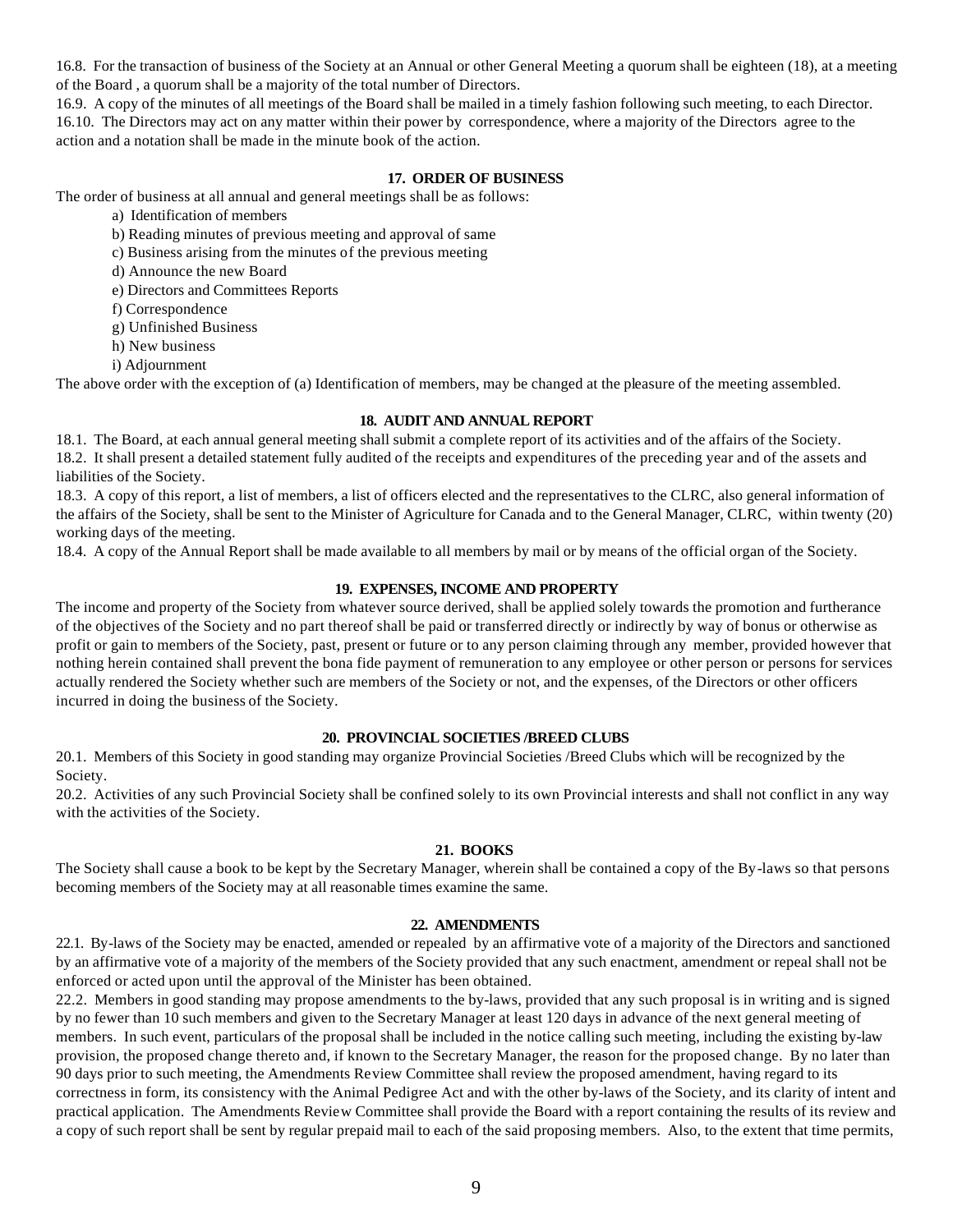the proposed amendment together with the report of the Amendments Review Committee should be provided to the Animal Registration Officer of Agriculture Canada and to CLRC with a request for comments thereon from each of them.

22.3. All proposed amendments together with the report of the Amendments Review Committee and any comments received from the Animal Registrations Officer and from CLRC shall be placed on the agenda of the general meeting for discussion.

22.4. As soon as possible following such general meeting, the Board shall consider the proposed amendments, the report of the Amendments Review Committee, any comments received from the Animal Registration Officer and from CLRC and the discussion which took place at the general meeting and the directors may then, by an affirmative of a majority of the Directors, pass such by-law amendments, including any revisions thereto, as the directors deem to be appropriate.

22.5. Any such by-law amendments so passed by the directors shall then be voted on by the members by postal ballot or by means of the official organ and in order to be properly sanctioned, must be approved by an affirmative vote of a majority of votes cast. 22.6. The Articles of Incorporation of the Society, as defined in Sections 8 and 9 of the Animal Pedigree Act, may be amended in accordance with the provisions of that Act after the Board has consulted in writing with the members in such manner as is prescribed by the Board, in relation to the proposed amendments, and provided that 25% or more of the members have responded in writing to such consultation and that at least 2/3 of the members who responded have approved the proposed amendment.

# **23. REGISTRATION AND MEMBERSHIP FEES**

All fees shall be paid to the CLRC and they shall be deposited by CLRC to the credit of the Society in a chartered bank selected by the Board of Directors of the CLRC. If membership fees to the Society are received by the Secretary Manager of the Society, they shall immediately be forwarded to CLRC for deposit.

# **24. REGISTRATION OF PEDIGREES**

24.1. A register shall be kept at the office of the CLRC. This register shall be known as the Canadian National Record For Goats and shall be published by the CLRC at such time and in such form as decided by the Board.

24.2. There shall be furnished by the CLRC for all living animals registered, registration documentation in the form adopted by the CLRC and CGS.

24.3. The Board of Directors of the CLRC shall have power, for any cause which in the opinion of their Board seems proper, to refuse applications for registration or transfer from any person whether a member or not. Any such action taken under this provision shall be immediately reported to this Society.

# **25. IDENTIFICATION OF ANIMALS**

25.1. Identification By means of Tattoos

Identification by means of tattoo shall be the primary means of identification of all goats in the Society and shall be required for registration

a) A breeder must apply to the CLRC for and be allotted letters for his exclusive use with which to tattoo mark animals born his property. These letters shall be tattooed in the right ear or in the case of La Manchas, in the right tail web or on the center tail.

b) In addition to the letters, there must also be tattooed in the left ear, or in the case of La Manchas, in the left tail web or center tail, the herd number of the animal (designated by the breeder) followed by the year letter to signify the year of birth

(designated by CLRC). The letter E will signify that the animal was born in 1995, the letter F will signify that the animal was born in 1996 and so on. NOTE: The letters I, O, Q and V will not be used as designated year letters.

c) In the event of a change in name of a partnership or company or if a member of the same family is taken into partnership, the tattoo letters may be transferred by the registered owner or authorized representative upon application to the CLRC. Likewise the transfer may be made by the owner or his authorized representative to a third party.

 d) After the expiration of seven (7) years, tattoo letters may be forfeited if they have not been used in registering any animal by the registered owner.

25.2. Identification by Electronic or Other Means - Identification may be accomplished by means of electronic identification devices whose use and manner of use has been approved by the Board of CGS as a secondary means of identification.

25.3. Verification of Parentage - In the case that parentage is in doubt or for whatever reason verification of parentage is required, parentage testing may be done by means of Geno-typing or other means acceptable to CLRC and the results, if conclusive, shall be accepted by the CLRC and the CGS.

# **26. REGISTRATION OF HERD NAME**

Upon proper application and payment of fees, the CLRC will register a herd name for the exclusive use of the breeder which must then be used as prefix in naming his animals. The CLRC reserves the right not to allocate names that are identical or similar to names already in use or that are misleading or inappropriate. Letters shall not be used. In the event of a change in the name of a partnership or company or if any party is taken into partnership, the name may be transferred upon application to the CLRC of the registered owner or his authorized representative. Likewise the transfer may be made by the owner or his authorized representative to a third party.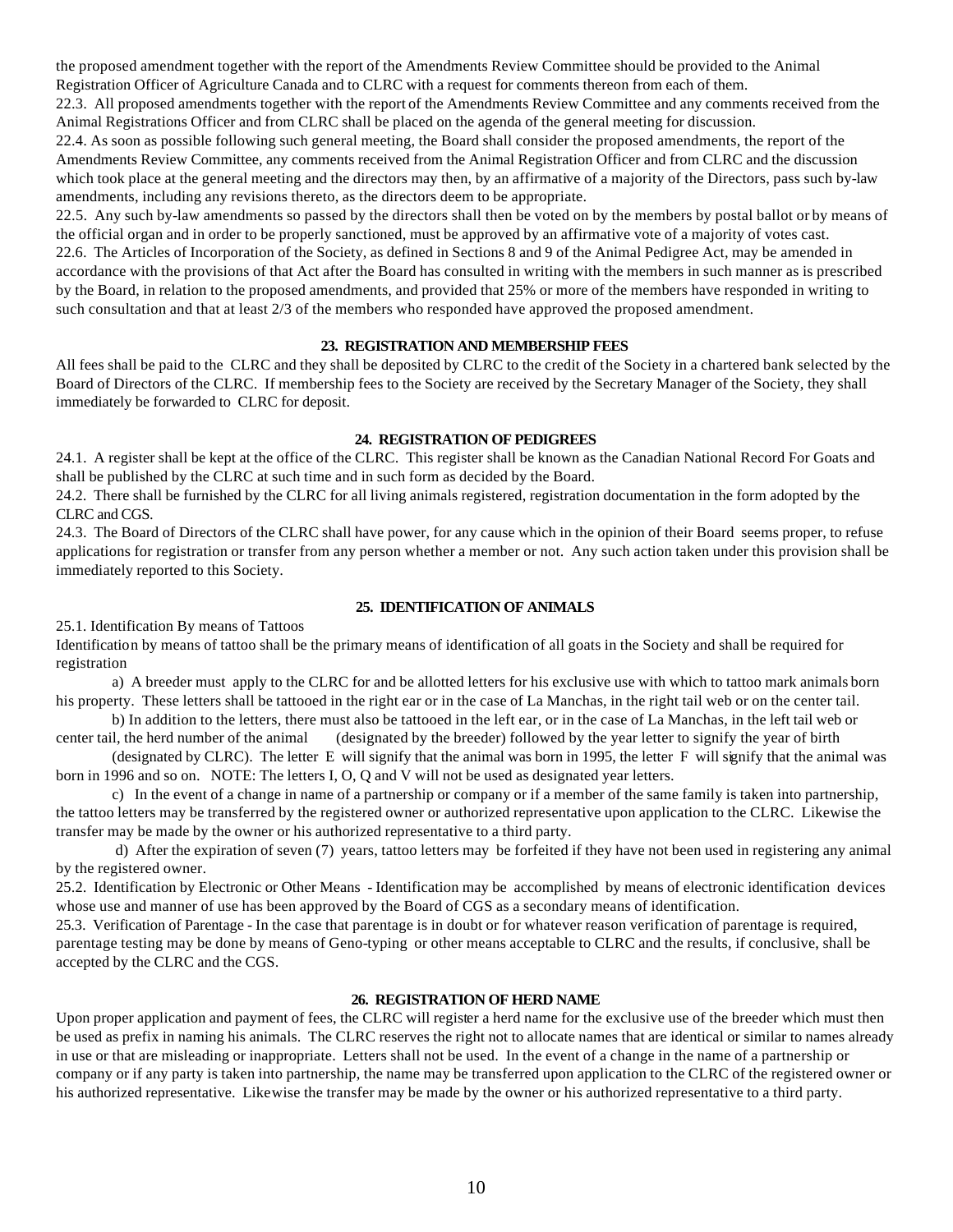# **27. NAMING ANIMALS**

If the breeder of an animal has a registered herd name he must use it as a prefix in naming each of his animals. Names shall not contain more than thirty (30) letters, characters and/or spaces including the herd name. It shall not be permissible to change the name of an animal after it has been registered thirty days. The use of derogatory, inappropriate or misleading names will not be used. Duplicate names must be avoided. The right is reserved to change any name when necessary, preserving however, as far as possible, some characteristics of the name given on the application.

#### **28. PRIVATE BREEDING RECORDS**

There shall be kept by each breeder a private record which shall contain full particulars of his breeding operations. This record shall at all times be open to the inspection by officials of this Society, officials of Agriculture and Agri-Food Canada or their designates and officials of the CLRC. Full Particulars as used in this section shall include name of sire and dam of each kid, date of service or exposure to service of each female on the farm, identification and date of birth of each kid.

#### **29. STANDARDS FOR REGISTRATION**

The standards for registration may from time to time, be changed or amended by the Board . A copy of such change or amendment, certified to by the Secretary Manager, must be forwarded within ten (10) working days to the Minister of Agriculture for Canada and to the General Manager, CLRC.

#### **30. APPLICATION FOR REGISTRATION**

30.1. All blank spaces must be printed in ink or typewritten. The forms must be signed by the owner of the animal at birth and he shall be the applicant. The owner at birth of an animal is the owner or lessee of the dam on the date she gave birth to that animal. All animals born in Canada are first registered in the ownership of the owner at birth. A completed service certificate must be attached if the owner at birth was not the sole or part owner or lessee of the sire at the time of conception. A completed artificial insemination report must accompany the application if the dam was bred by artificial insemination. A completed embryo transplant report must accompany the application if the animal was the result of embryo transplant.

30.2. In the case of artificial insemination, the A.I. report must accompany the application to register the kid and must show all relevant information and include payment of additional fees, if any, to process the application.

30.3. In the case of embryo transplants, the embryo transplant report must accompany the application to register the kid and must show all relevant information and include payment of additional fees, if any, to process the application. Alternatively, if there is a need to register the embryo prior to registering the resultant kid, the same paperwork with the exception of the application for registration is required.

30.4. The dam must be registered in the Canadian National Record for Goats in the name of the owner signing and the sire must be registered in the Canadian National Record for Goats or in a recognized foreign registry. In the case of imported semen or imported inutero kids, the owner must supply whatever additional information is needed and include additional fees, if any, to process the application.

30.5. Application for registration of all imported animals registered in a recognized foreign registry must be accompanied by the foreign certificate of registration showing applicant s ownership. All blank spaces must be filled in ink or typewritten and the form must be signed by the Canadian purchaser.

30.6. Alternatively animals may be registered by electronic means in whatever method is accepted by CLRC and CGS. Applications for registration accepted in this manner shall be handled in the manner set out by the CLRC and CGS with the appropriate agreement.

#### **31. TRANSFERS AND DUPLICATE CERTIFICATES**

31.1 In the case of the sale of an animal or an embryo where the animal or embryo is sold as or advertised for sale as, registered or recorded, the seller must furnish a certificate of registration showing the purchaser s ownership. Refusal to do so on any pretext whatsoever, except under written contract, shall be grounds for his expulsion, if a member, from the Society.

31.2 Application for registration of change of ownership must be made in ink or typewritten on forms supplied by the CLRC and must give date of sale and date of delivery and in the case of a female, if bred, a service certificate must be completed. The original certificate of registration must be forwarded to the CLRC with the application for transfer, if a separate form, and the appropriate fee. 31.3. In the case of a male or female being leased or loaned for breeding purposes, the form of lease supplied by the CLRC must be filled in, in ink or typewritten and signed by the lessor and forwarded to the CLRC to be placed on record.

31.4. In the case of the sale of an animal for any other reason than for breeding purposes, as prescribed by the regulations of this Society, the seller shall not furnish the purchaser with the certificate of registration, but forward it, with full details of the sale, to the CLRC and it shall be retained there. The transfer of ownership of an animal so reported shall not be recorded on the records of this Society.

31.5. A duplicate certificate may be issued if the registered owner or his authorized agent files a signed and witnessed affidavit on a form supplied by the CLRC, showing in a satisfactory manner that the original is lost, destroyed or unobtainable.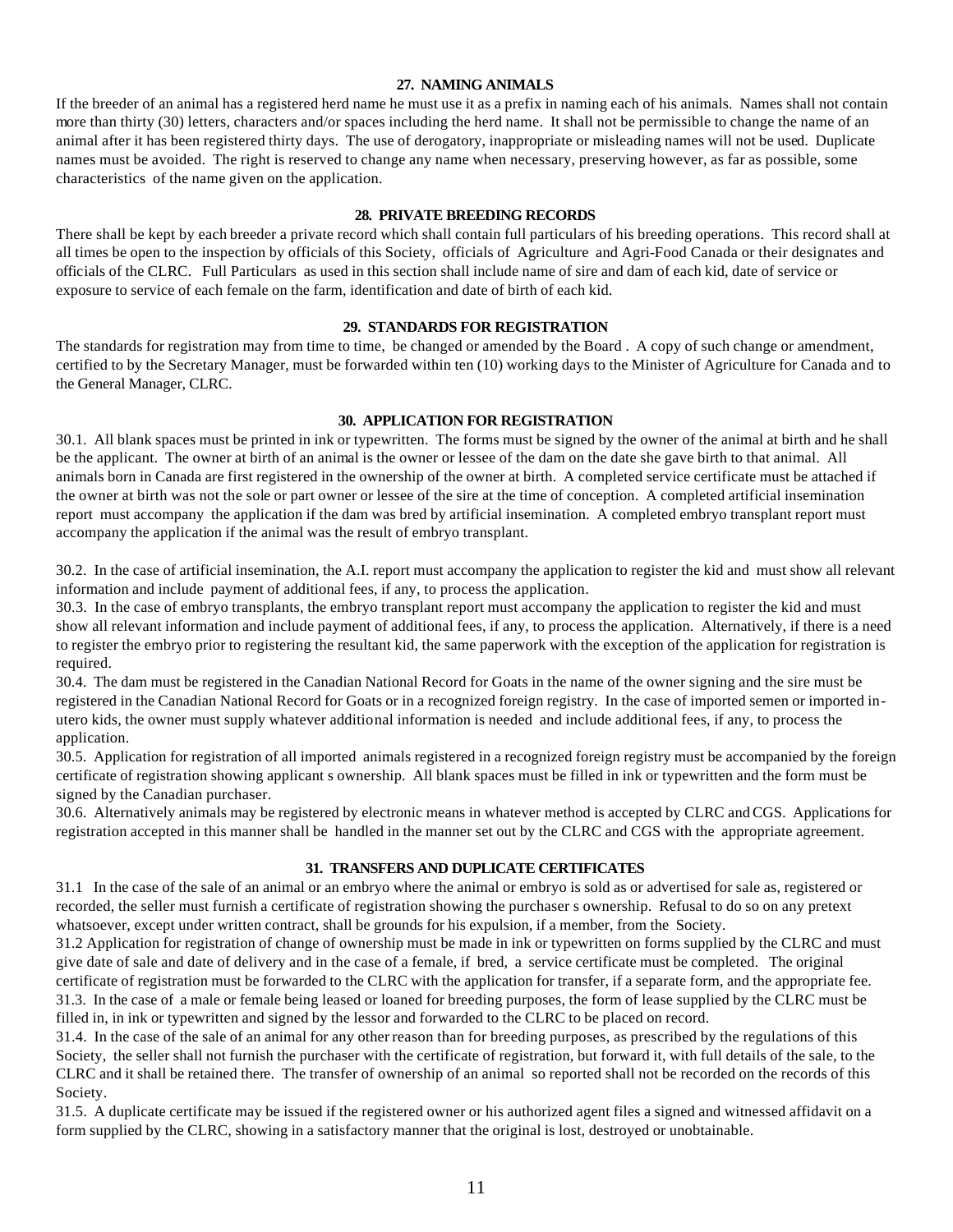#### **32. RULES OF ELIGIBILITY**

32.1 The Canadian National Record for Goats is comprised of the following breeds: Alpine, La Mancha, Nubian, Oberhasli, Saanen, Toggenburg, Angora, Pygmy and Nigerian Dwarf.

32.2. The following in all breeds shall be eligible for registration

a) Canadian Bred and Born - A goat whose sire and dam are of the same breed and are both Canadian registered.

b) Imported Animals - Goats of the breeds specified herein which have been individually registered in a foreign book of records, recognized by this Society. All imported animals shall be accompanied by an export or import certificate as applicable.

c) Imported In Utero Animals - A goat imported in utero, whose dam has been Canadian registered and whose sire is registered in the recognized foreign book of records for the same breed. Imported in utero animals shall be accompanied by a copy of the sire s foreign registration certificate and a service certificate.

d) Artificial Insemination - Goats that are the result of artificial insemination shall be eligible for registration under the same rules as natural mating except that an inseminator s report of service will be required. The importation of semen in all cases must be in accordance with the rules and health requirements as determined by the Veterinary Director General of Canada. The importer of semen used in the production of kids otherwise eligible for registration shall provide CLRC with a certified copy of the foreign certificate of registration.

e) Embryo Transplant - Goats that are the result of embryo transplant shall be eligible for registration under the same rules as natural mating except that an embryo report will be required.

f) British of Breed - Purebreds will be given British status and assigned a prefix B if at least one parent has British status and neither parent has been graded up, providing the animal conforms to breed standard.

32.3. Purebred animals from graded up ancestry will carry the letter C as a prefix to their registration number except for LaMancha and Oberhasli goats which will have no designation.

32.4. In the case of Angora, Pygmy and Nigerian Dwarf goats, graded up animals are not eligible for registration. All animals registered as purebred prior to the effective date of these by-laws will retain their purebred status regardless of the number of generations of registered ancestry.

32.5. The percentage of purity will be calculated mathematically based on the percentage for the same breed of each parent. For example, a purebred crossed with a 50% pure animal of the same breed will be calculated as follows: (100%+50%) divided by 2= 75%. At least one parent must be registered. Males must be at least 93.75% pure to be eligible for registration . Animals which do not conform to breed standard will not be eligible for registration. Animals below 99.2% purebred level will be given the prefix G indicating that they are in the process of grading up. Animals at the 99.2% level and higher will be given the prefix C indicating they have reach purebred status. Animals originating totally from the foundation purebred stock will have no prefix letter.

32.6. Parentage testing which may include Geno-typing or other methods that may become feasible to use for the purpose of parentage testing, may be established and changed or amended from time to time, by the CLRC and the Board.

#### **33. SPECIAL REGISTRY**

The Board shall publish rules of eligibility for Native on Performance and Experimental animals and may modify such rules from time to time as it deems necessary. All such animals will be 0% pure and will receive a certificate of recordation.

# **34. PENALTIES**

34.1. It is a condition of membership that a member adhere to the principle purposes of the Society, that a member conduct himself in the best interests of the Society, that a member adheres to rules and regulations of this Society and not contravene any of the provisions of the Animal Pedigree Act.

34.2. Export of goats from Canada or transport of same from province to province within Canada or sale or contract to sell any such goat or goats as registered without furnishing the actual buyer a certificate of registration issued by this Society, is prohibited under the penalty provided for by the Animal Pedigree Act.

34.3. Every person who knowingly and with intent to deceive, signs or presents or causes or procures to be signed or presented to the registrar of the CLRC any declaration or any application for registration or any transfer of ownership respecting any goat containing any material false statements or representation or falsely holds out any certificate of registration as applying to any goat other than the one in respect of which it was issued or willfully commits any act in contravention of the rules promulgated by any association or the CLRC, is guilty of an offense and is liable under the Animal Pedigree Act. Registration or transfer of ownership of an animal is made on the understanding that the particulars on the application are correct. If it is subsequently discovered that the particulars given are incorrect or fraudulent, the registration or transfer shall be suspended by the CLRC and cancelled by this Society. Pedigrees recorded incorrectly may be cancelled and re-recorded by the owner or by the CLRC at the expense of the original applicant for registration or transfer but it is understood that neither this Society or the CLRC shall be held responsible for any loss or damage that may be sustained through suspension, cancellation or correction of any registration or transfer. In addition to the penalties contemplated under the Animal Pedigree Act, the Society may commence disciplinary action proceedings against any member.

# **35. COMPLAINTS**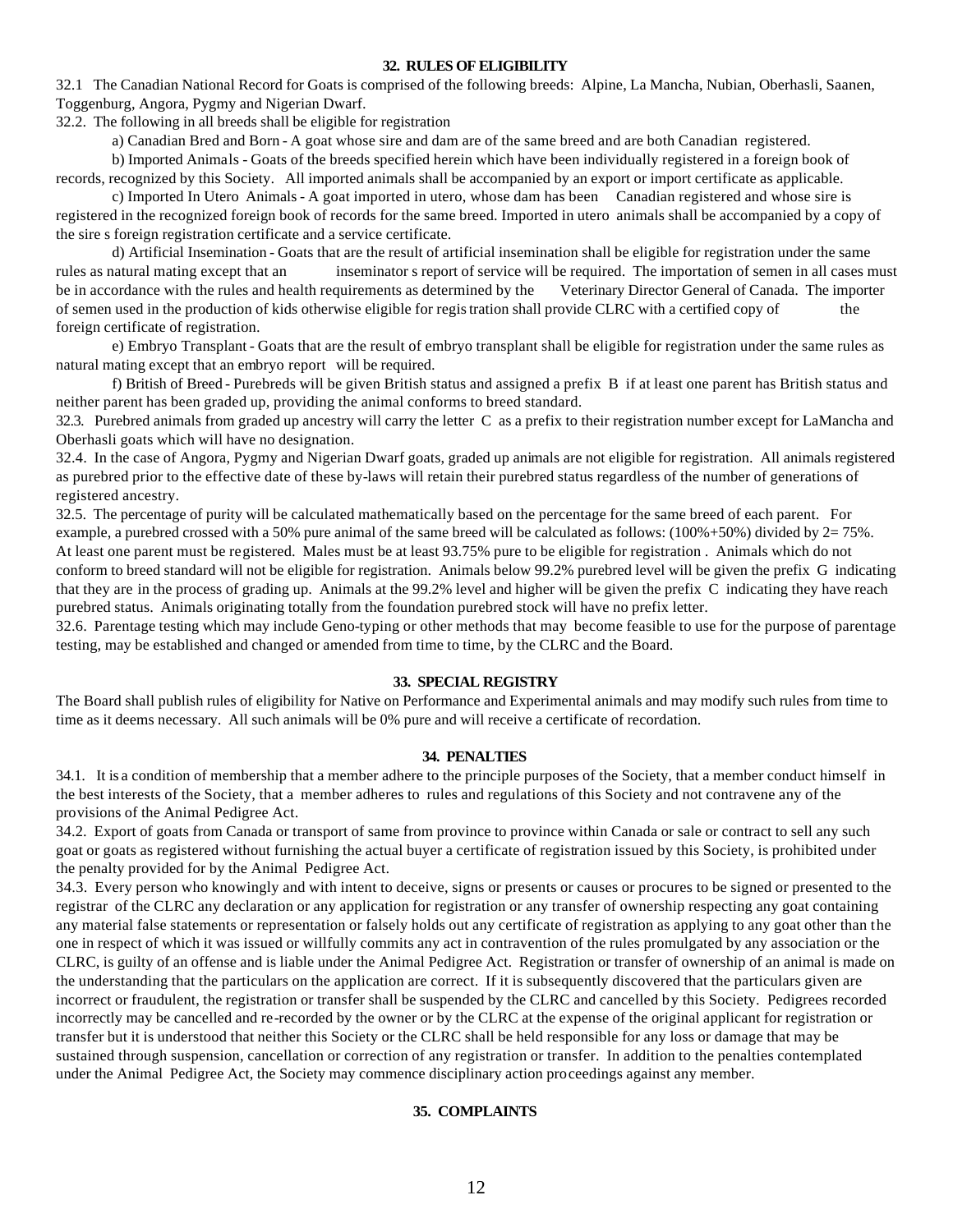Whenever the evidence of wrongful behaviour is not a matter of record with the Society and provided that a complaint regarding such behaviour has been filed with the Society, the Board will conduct or cause to be conducted, an investigation to determine the guilt or innocence of the person accused.

35.1. Complaints against any member or other person must be made in writing and signed by the complainant and unless made by the Secretary Manager or a Director, must be accompanied by a deposit, an amount set by the Board and listed in the schedule of fees for this purpose, which shall be forfeitable if the Board or Executive Committee determines that the complaint is unjustified. If the complaint is determined to be justified, the deposit shall be returned to the complainant.

35.2. The Board shall, within forty-five (45) days of the receipt of the complaint, conduct or cause to be conducted such investigation as it considers necessary to determine whether or not further action in respect of the complaint is to be taken. At such time as the Board determines that further investigation is required, the Secretary Manager shall within thirty (30) days of said decision of the Board prepare a notice to be sent to the member or members being investigated, which notice shall contains the following;

a) The date the Board determines that further investigation is required;

b) The allegation of improper conduct , the violation of these by-laws, regulations of the Society or the Animal Pedigree Act or a related Act that the accused person is alleged to have breached;

c) Whether it is the Board or a committee appointed by the Board that will conduct the investigation and the date, time and place of the hearing to be held by the Board or such committee;

d) Notice that the accused person may be represented by counsel and that the accused may present any evidence that he may have, bearing on the charges made against him and may cross-examine any witness against him.

e) That if the accused person fails to appear at the hearing, the Board or said committee, as the case may be, may proceed in his absence.

35.3. The charges shall be heard by the Board or any appropriate committee as designated by the Board. Any Director or member of a relevant committee, if applicable, having a financial interest in the outcome or who is a complainant or the person charged shall be disqualified from participation in the decision of the Board or any committee empowered to hear the complaint.

35.4. In accordance with Section 61 of the Animal Pedigree Act, no person shall be denied the right to have registered, to have identified or to transfer the ownership of any animal unless that person:

a) is, at the time the right is denied, in arrears of the fees owning to the Society; or

b) has contravened a by-law or regulation of the Society relating to the eligibility for registration or identification of animals, or the individual identification of animals or the keeping of private breeding records, or

c) has contravened any provision of the Animal Pedigree Act or regulations thereunder or the provisions of the Animal Disease and Protection Act relating to the identification or testing of animals.

35.5. If the hearing was before the Board, the Board shall, within 30 days following the conclusion of the hearing, prepare a report containing its findings and decision. The Secretary Manager shall forthwith send by regular prepaid mail a copy of that report to the person who was the subject of the hearing.

 35.6. If the hearing was before a committee, that committee will provide the Board with a written report containing the findings and recommendations. The Secretary Manager will forthwith send by regular prepaid mail a copy of that report to the person who was the subject of the hearing. The Board shall, within 30 days after receipt by it of such report, provide its decision in writing and the Secretary Manager shall forthwith send by regular prepaid mail a copy of that decision to the person who was the subject of the hearing.

35.7. If the person who was the subject of the hearing is a member of the Society, the Board may provide for the following in its decision:

a) the termination of such member s membership in the Society; or

b) the suspension of such membership for any period up to a maximum of three years.

In addition, the board may cancel, in whole or in part, any awards given by the Society to such member during any year that may have been affected by his wrongful action which was the subject of the investigation.

35.8. Any former member whose membership is so suspended or terminated may, once in any calendar year, apply to the Board for reinstatement of his membership in the Society. In such event, the Board shall review the application and may decide to either continue the termination or suspension or may reinstate such person s membership on such conditions, if any, as the Board considers appropriate. The Secretary Manager will forthwith notify by regular prepaid mail such former member of the Board s decision. 35.9. The Board may direct the publication of the final disposition of any complaint with or without names. Where, as a result of the final disposition of a complaint the membership of a member has been terminated or suspended, the records of the Society shall be forthwith amended and the CLRC shall be notified.

# **36. FEES AND DUES**

Membership dues and fees charged for registration, transfers and other services and licenses of the Society shall be established at a meeting of the Board by a two-thirds majority vote of the Board at that meeting and shall be enacted by the Board. In the event of an increase in the CLRC levy, the fee structure of the Society is subject to immediate revision at the sole discretion of the Executive. Any fee structure changes occurring under these circumstances are limited to a percentage adjustment based on the percentage of change in the CLRC levy.